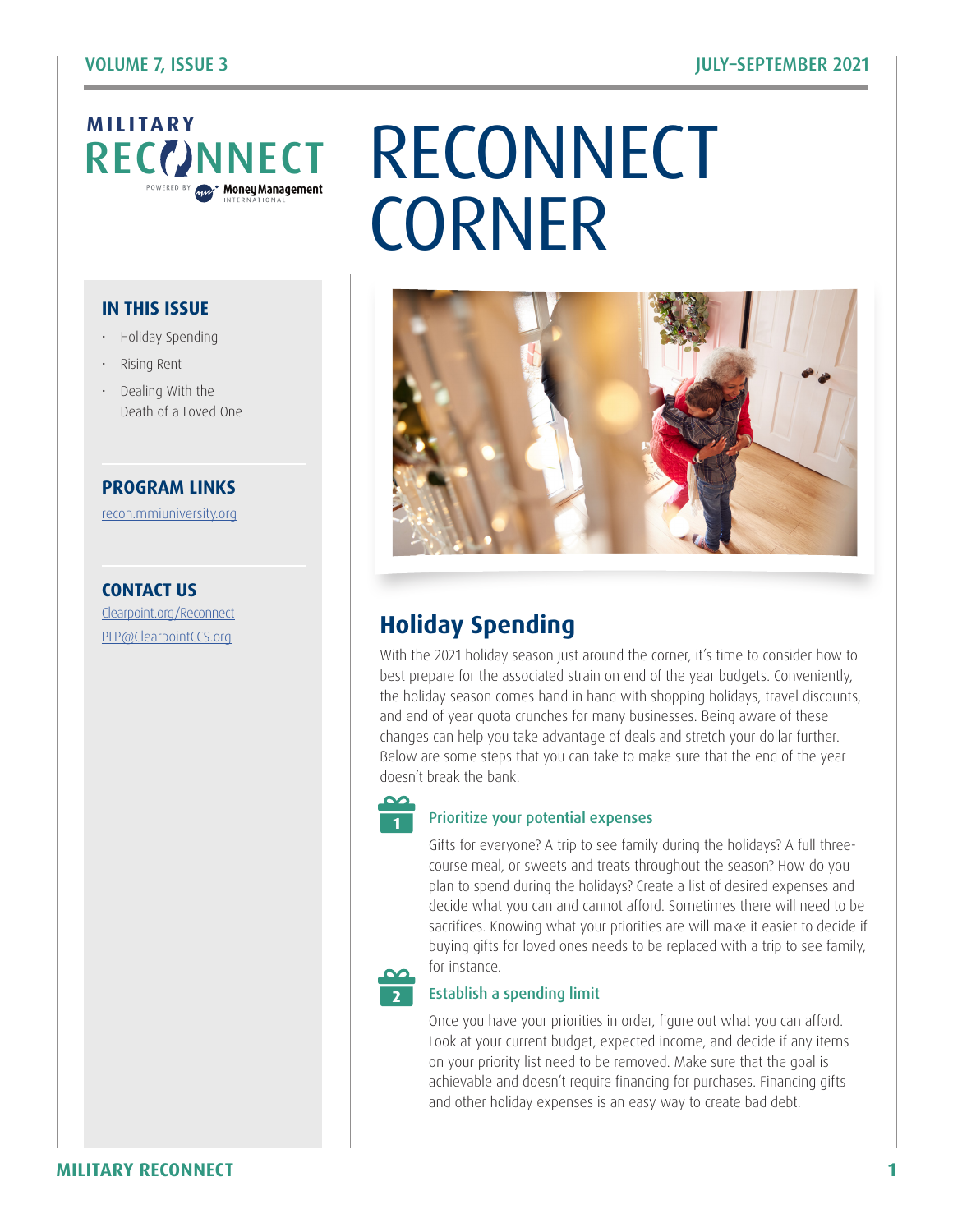#### VOLUME 7, ISSUE 3 JULY–SEPTEMBER 2021



**4**

**5**

#### Create a holiday budget

If you need to add to your holiday spending limit, then creating a holiday budget a few months out is a good place to start. Look at some of your unnecessary expenses and come up with ways to cut them down. Reducing the number of times you order in food or eat out at a restaurant can create some quick surpluses in the budget. Making cuts in the entertainment section of your budget or using lower cost alternatives, like streaming films versus going to the movies, can also give your some more capital for holiday expenses.

#### Stretch your dollar

Once you have identified how much you must spend, budget cuts included, and what you want to spend your money on, it's time to find ways to stretch your dollar. If you are planning travel, look for deals and bundles that can lower the overall cost of the trip. If you are looking for gifts for family and friends, plan for shopping trips built around discounts or deals offered by stores. Look for coupons or discount codes for online shopping and make sure to compare the prices of gifts you are buying to other retailers in your area or online.

#### Find alternative gifts

Sometimes trips become too expensive to afford or gifts become hard to find at the right price. When that happens make sure to have a failsafe. Plan for alternative gifts like experiences or small local activities that you might have been putting off.



increased by over 11.4% so far, as compared to an average of 3.3% according to a report from Apartment List.

# **Rising Rent**

There are a few reasons for this, including the rising cost of homes. One of the main groups affected by this housing sting are service member and their families. A survey released by the Syracuse University Institute for Veterans and Military Families found that many active-duty families who live outside of military installations pay more than \$200 out of pocket for housing costs above their Basic Allowance for Housing. This added financial stress can stretch already thin budgets to the breaking point.

Rising rent further compounds this issue when families need to

move quickly and are confronted with higher-than-average rents that the Basic Allowance for Housing hasn't caught up to yet. Here are three potential steps to address the financial stress, short term or long, that are created by higher rent.

Re-budget If your financial shortfall is small or the appears to be a short-term issue then a simple change to your budget may solve your issue. Look for areas where you can adjust your spending to create sustainable change like cooking more, changing entertainment habits, or even trying to be more conscious of water and electric usage to bring down utility costs.

These are typically short-term solutions that work best when you have upcoming living expenses are not in a financial issue immediately.

Seek financial assistance Short-term or immediate financial assistance can be an appropriate measure to alleviate housing concerns created by a temporary financial disruption, unexpected bills, or a temporary increase in general costs.

Financial assistance for rental housing and mortgage assistance typically attempts to help residents maintain their current home without needing to consider relocating. These programs can be either grants to cover costs or short-term loans with a fixed interest rate to cover costs. These are not long-term solutions and need to be considered only if the current financial stress is temporary.

Consider relocating Sometimes rent hikes come during the middle of your lease term or when you're close to resigning, and seeking rental assistance or budgeting simply isn't going to be a long-term solution. Local housing authorities will sometimes offer moving assistance and help with finding lower cost housing in your immediate area. Make sure to check with your local housing authority for a full listing of their supported programs.